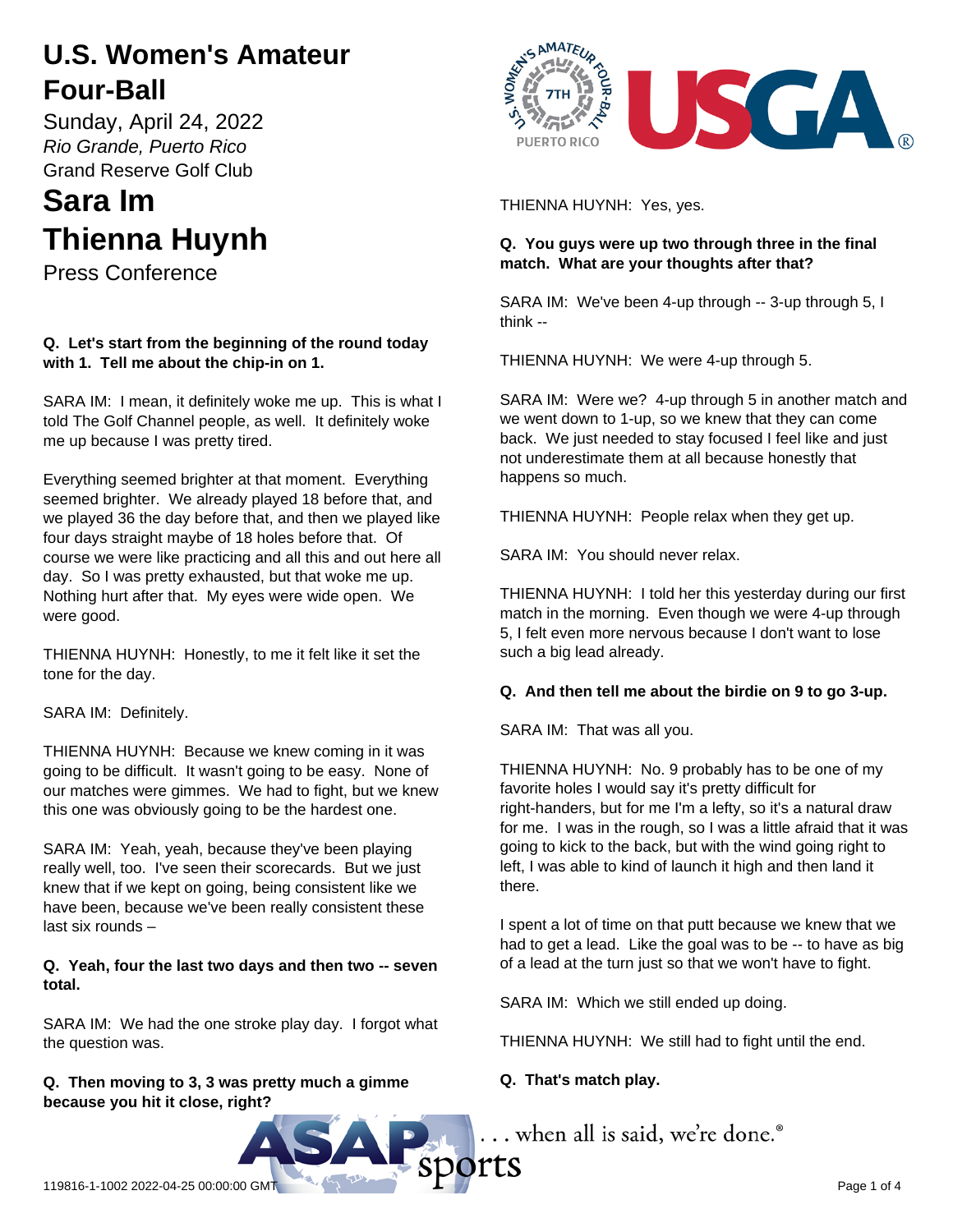THIENNA HUYNH: Yeah, anything can happen. But sinking that putt, it wasn't even like the perfect putt. It wasn't. My stroke was bad. The line was fantastic, but the stroke was bad, and it barely snuck in on the right side.

### **Q. What did you say it was, eight or ten feet?**

THIENNA HUYNH: It was like ten feet, but it's could pass as straight but it has a slight turn to the left, so that's the scary putt. Those putts are the scariest ones.

SARA IM: Yeah, definitely.

## **Q. So then they get one back I think on 11 and you guys sink a long putt on 12. How big is that for the match and what does that do for your confidence?**

SARA IM: So I definitely think that it was such a major point in the match, just because they did birdie the last hole and they got really hyped up. Next hole, like I just sunk it, like a 100-footer. It was really long. It's crazy. It's just both for us confidence-wise and that honestly -- match play is all mental. Golf overall is all mental, but especially match play, it's so mental. If you know you're going to come back, they'll probably come back. It's just crazy. I mean, I feel like it was a perk for us mentally, and I feel like it affected them mentally, as well. Just because they made such a good putt on the last hole and it just was -- I just sunk it.

THIENNA HUYNH: I think it's also kind of important to mention that we are people that don't get riled up, like hyped up.

SARA IM: Not at all.

THIENNA HUYNH: We'll have really good shots where one of us will stand there, sink like a massive putt like that -- when she made that putt on 12, I just --

SARA IM: Golf claps.

THIENNA HUYNH: Like nice, good one. That putt was insane.

SARA IM: No, I knew the speed was good. I was like just praying, please. Like literally it was this much is all it needed, and it did. It was just a really good putt if I'm being honest.

## **Q. When the championship final comes down to 18, talk me through just 18 for both you guys.**

THIENNA HUYNH: Every single person including us was nervous.

SARA IM: You still hit your ball in the trees.

THIENNA HUYNH: My driver, yeah. And I hit it in the bunker, which I didn't even know was possible to happen.

Going into 18, we were there before for three of our matches. We were 1-up going into the last hole. So I think we had the nerves to handle that. Also 18 isn't easy. It's not a gimme par-5 that people think it is. It's not at all.

SARA IM: You need to drive it straight.

THIENNA HUYNH: You need to drive it straight. If you drive it long it's an advantage because you can reach the green.

SARA IM: It's hard to stop up there.

THIENNA HUYNH: I'm glad that Sara clutched up and saved the par. I saved the par, too, but she guaranteed the par there.

SARA IM: Yeah, I feel like for me, 18 was -- I was definitely tense going into 18. Like the drive was all right, but even the second shot was okay, even when I was in the trees, I knew I was going to -- were you there?

## **Q. Yeah.**

SARA IM: So I was right behind the trees, and my ball was okay but the tree was right in front of me, and there's another tree up maybe 20 yards with like its branches coming out, so I was like I need to draw it around this tree and then go left at that tree. I was actually okay at that one. It was the chip shot I was scared of because it was straight downhill, past the hole was straight downhill. Actually Kaitlyn's shot was a lot harder than mine. I was really impressed with her shot because she hit it in the perfect spot and it still -- she couldn't have stopped it. The only thing I told myself, because I knew Bailey was over the green for birdie and Kaitlyn was past the hole for birdie, too, and I was like, I just need to par this. I just need to get it on the right side of the green. So that chip I was pretty -- I was a little nervous because my chipping -- on TV it's not going to look that bad, but my chipping this week has not been great at all.

## **Q. That one was great. The one you needed was.**

SARA IM: So I definitely was tense. And the last putt.

THIENNA HUYNH: I told her right before she putted, just hit it short. It's fine if it's short.

 $\sum_{\text{119816-1-1002 2022-04-25 00:000 6MT}} \dots$  when all is said, we're done.<sup>8</sup>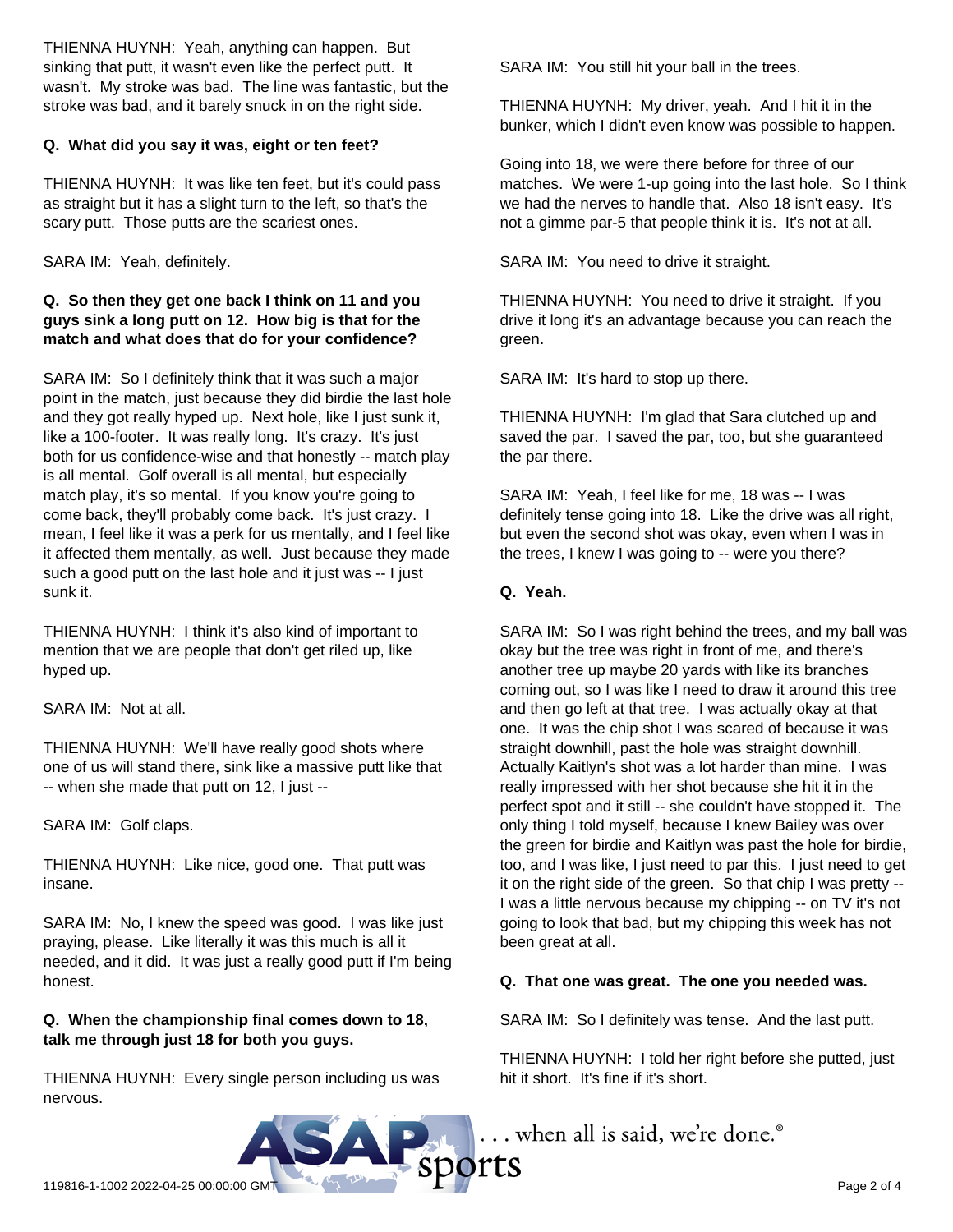SARA IM: I hit it really soft. I thought it was going to be short, and it kept on going.

THIENNA HUYNH: Any more and it was going to take off.

SARA IM: I was like, good thing I stopped that. It was definitely an exciting hole, though.

#### **Q. At what point did it sink in that you guys had won?**

SARA IM: Right now.

THIENNA HUYNH: Right now.

SARA IM: I've calmed down. Before that I was all over the place. My interview with Golf Channel, not good. I was very nervous and I was -- I don't know, I was everywhere. I hope this interview knows that I'm not usually like that.

THIENNA HUYNH: Okay, that final putt, like everyone walking off and then we hugged, that was like -- did you see the picture?

SARA IM: I looked pretty good.

THIENNA HUYNH: Feeling that, it was weird. Like it's not something that -- it's a very unique experience.

SARA IM: And USGA tournament, too.

THIENNA HUYNH: I was standing there with my hands over my head, like did this just happen?

SARA IM: It's crazy, yeah.

THIENNA HUYNH: I did not expect for this to happen this early, seriously.

#### **Q. Do you guys know everything that you won today, the exemptions and --**

SARA IM: You want to know which one I'm most excited about? Guess what I have not qualified for yet and I'm 17? U.S. Girls.

THIENNA HUYNH: She's literally more excited.

SARA IM: Of course I am, girl. I want to play U.S. Girls - so much fun. I want to play that so bad.

#### **Q. Do you think you both will be playing in the Girls' Junior and the Women's Am this year?**

SARA IM: I'm good with the Girls' Junior. We're good with that. It was the Girls'.

THIENNA HUYNH: I played in the U.S. Amateur when I was 14.

SARA IM: We are in the U.S. Am?

#### **Q. Yeah, at Chambers Bay.**

THIENNA HUYNH: When I was 14. I was like a baby. I wasn't even in high school yet and I played that. The goal was to get in that tournament before college, and this is like -- this is it.

SARA IM: Wait, U.S. Girls, U.S. Am, Junior PGA?

#### **Q. You're in this for the next 10 years if you guys want.**

SARA IM: 10 years? Oh, my gosh. Sorry.

#### **Q. I'm pretty sure, yeah. And then the -- I guess the next Girls' Juniors if you're age eligible. And the Women's Am this year, Chambers Bay.**

SARA IM: Finally.

THIENNA HUYNH: That was really good.

SARA IM: Literally I have not qualified. That's so depressing. Everyone else qualifies for that tournament. I feel like we're missing out.

THIENNA HUYNH: It's the worst luck.

### **Q. Sum up with the week was like, and knowing everything you guys just won, in short what does it mean to you guys to win this championship?**

SARA IM: It means a lot.

THIENNA HUYNH: It obviously means a lot, but my mom -- the day before we came to our flight, she said, you guys better win or else this whole thing is going to be a waste because this trip has been so expensive. Please put that in there because my mom is hilarious. No, but it's so surreal. You said it, she said this on 18 green, can you believe that we're USGA champions.

SARA IM: No, actually, though --

THIERRA HUYNH: This whole week we've played really consistently. We've played extremely consistently. It's been the same scores, minus 3, minus 4 the entire way. I think that's something that we have over our competitors is that we don't have a day where -- we don't have a round

... when all is said, we're done.<sup>®</sup>